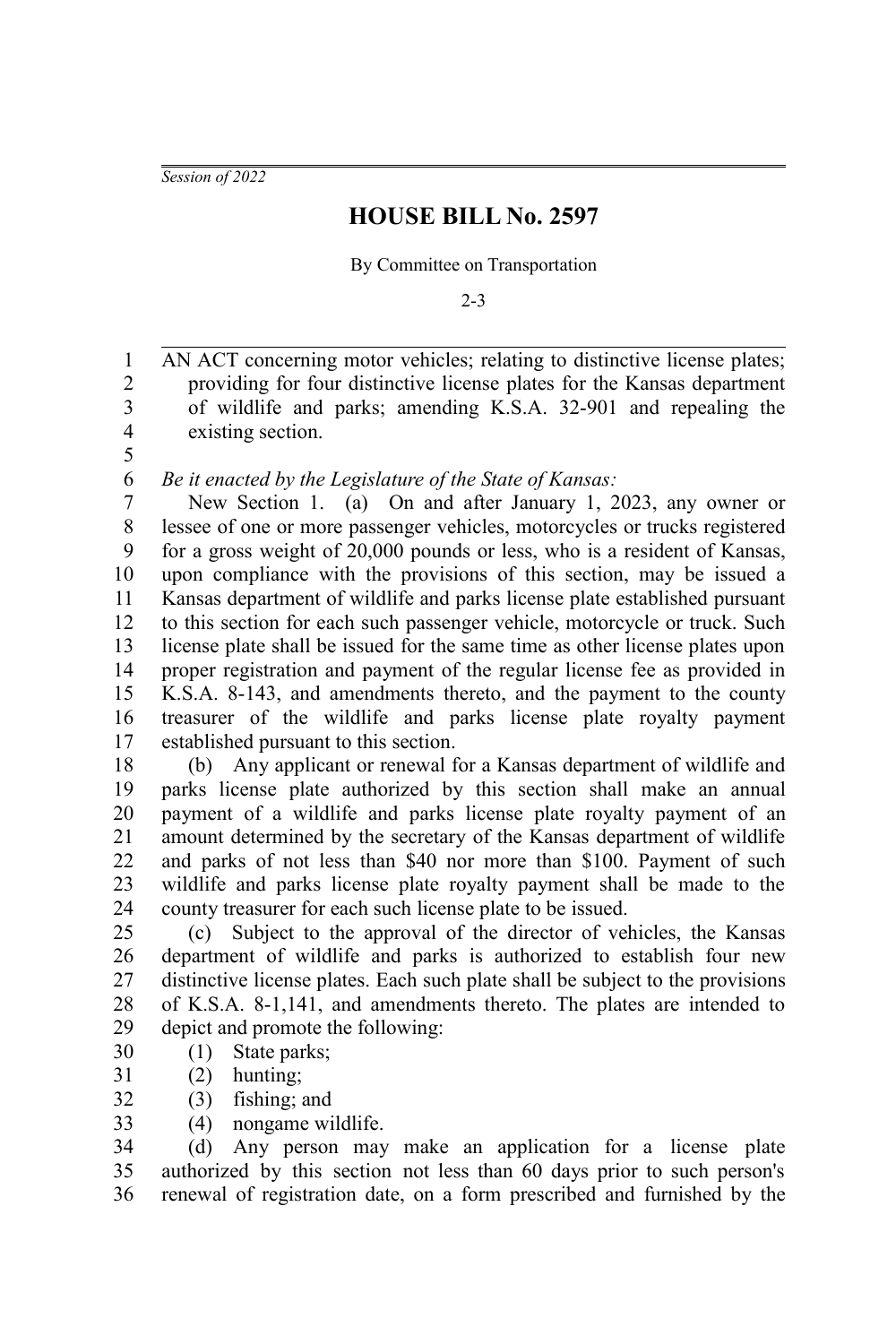director of vehicles, and any applicant for such license plate shall pay to 1

the county treasurer the wildlife and parks license plate royalty payment. Application for registration of a passenger vehicle, motorcycle or truck and issuance of the license plate under this section shall be made by the owner or lessee in a manner prescribed by the director of vehicles upon forms furnished by the director. 2 3 4 5 6

(e) No registration or license plate issued under this section shall be transferable to any other person. 7 8

(f) The director of vehicles may transfer a Kansas department of wildlife and parks license plate from a leased vehicle to a purchased vehicle. 9 10 11

(g) Renewals of registration under this section shall be made annually, upon payment of the regular license fee prescribed in subsection (a), in the manner prescribed in K.S.A. 8-132(b), and amendments thereto. No renewal of registration shall be made to any applicant until such applicant provides to the county treasurer the payment of the wildlife and parks license plate royalty payment. If such annual wildlife and parks license plate royalty payment is not made to the county treasurer, the applicant shall be required to comply with the provisions of K.S.A. 8-143, and amendments thereto, and return the license plate to the county treasurer of such person's residence. 12 13 14 15 16 17 18 19 20 21

(h) As a condition of receiving the Kansas department of wildlife and parks license plate and any subsequent registration renewal of such license plate, the applicant shall consent to the division authorizing the division's release of motor vehicle record information, including the applicant's name, address, royalty payment amount, plate number and vehicle type, to the Kansas department of wildlife and parks and the state treasurer. 22 23 24 25 26 27

(i) Annual wildlife and parks license plate royalty payments collected by county treasurers under this section shall be remitted to the state treasurer in accordance with the provisions of K.S.A. 75-4215, and amendments thereto. Upon receipt of each such remittance, the state treasurer shall deposit the entire amount in the state treasury. Of each deposit, amounts shall be credited as follows: 28 29 30 31 32 33

(1) For license plates issued pursuant to subsection  $(c)(1)$ , the entire annual wildlife and parks license plate royalty payment shall be credited to the parks fee fund created by K.S.A. 32-991, and amendments thereto; and 34 35 36

(2) for license plates issued pursuant to subsections  $(c)(2)$ ,  $(3)$  and  $(4)$ : 37 38

(A) An amount equal to the current cost of an annual park and recreation motor vehicle permit that is established according to K.S.A. 8- 134, and amendments thereto, shall be credited to the parks fee fund created by K.S.A. 32-991, and amendments thereto; and 39 40 41 42

(B) the balance remaining after crediting pursuant to subparagraph 43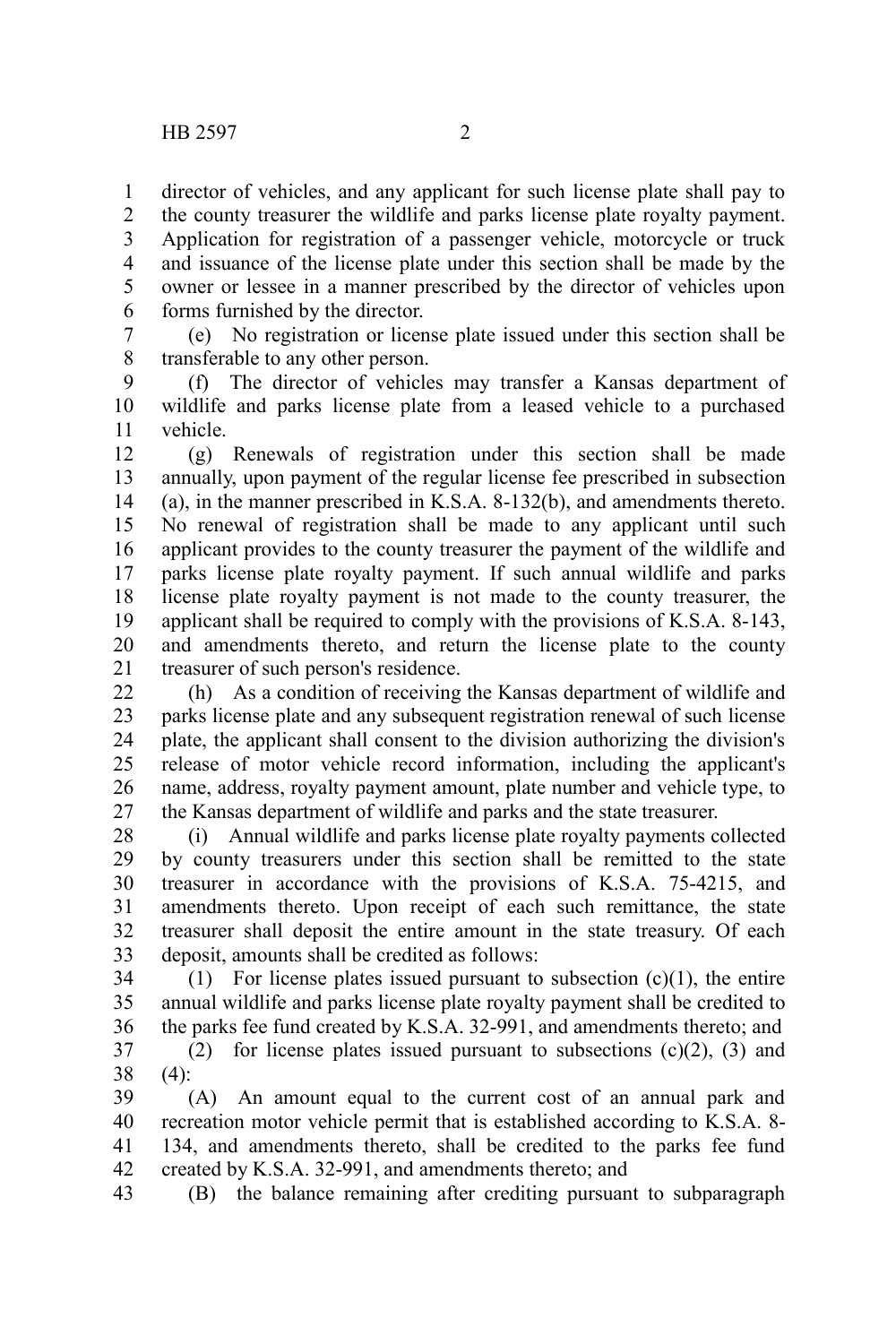(A) shall be credited to the wildlife fee fund created by K.S.A. 32-990, and amendments thereto. 1 2

Sec. 2. K.S.A. 32-901 is hereby amended to read as follows: 32-901. (a) *(1)* Except as otherwise provided by law or rules and regulations of the secretary, a valid park and recreation motor vehicle permit is required to use a motor vehicle in any state park, or any portion thereof, or in any other area designated by the secretary pursuant to subsection (f), which is posted in accordance with subsection (g). 3 4 5 6 7 8

*(2) A motor vehicle issued a license plate pursuant to section 1, and amendments thereto, shall constitute a permit allowing the driver of the motor vehicle the rights and obligations to enter a state park as if the driver were an annual permit holder established pursuant to this section in the event that the motor vehicle:* 9 10 11 12 13

14

*(A) Is currently registered and such registration is not expired; and* 

*(B) has been issued a license plate pursuant to section 1, and amendments thereto, and the vehicle displays such plate on the motor vehicle as required by law.*  15 16 17

(b) (1) The secretary shall issue annual and daily park and recreation motor vehicle permits, in addition to permits as provided in K.S.A. 8-134, and amendments thereto. 18 19 20

(2) The annual permit shall be issued for each calendar year as provided in K.S.A. 32-983, 32-984 and 32-985, and amendments thereto, and shall not be transferable. The fee for an annual permit shall be fixed by the secretary by rules and regulations adopted in accordance with K.S.A. 32-805, and amendments thereto. A duplicate permit may be issued upon proof of loss of the original permit for the remainder of the calendar year for a fee fixed by the secretary by rules and regulations adopted in accordance with K.S.A. 32-805, and amendments thereto. If the motor vehicle for which an annual permit has been issued is sold or traded during the calendar year for which the permit was issued and the original permit is surrendered to the department, a new permit effective for the remainder of the calendar year may be issued to the person who sold or traded the motor vehicle for a fee fixed by the secretary by rules and regulations adopted in accordance with K.S.A. 32-805, and amendments thereto. Before any duplicate or new permit is issued, the purchaser thereof must show by evidence that the purchaser was issued the original permit and that the purchaser is the holder of a valid certificate of title to the motor vehicle for which the duplicate or new permit is issued. 21 22 23 24 25 26 27 28 29 30 31 32 33 34 35 36 37 38

(3) A daily permit shall be issued for a day, shall be issued for a specific vehicle and shall not be transferable. The fee for such a daily permit shall be fixed by the secretary by rules and regulations adopted in accordance with K.S.A. 32-805, and amendments thereto. 39 40 41 42

(c) Except as provided in K.S.A. 8-134, and amendments thereto, the 43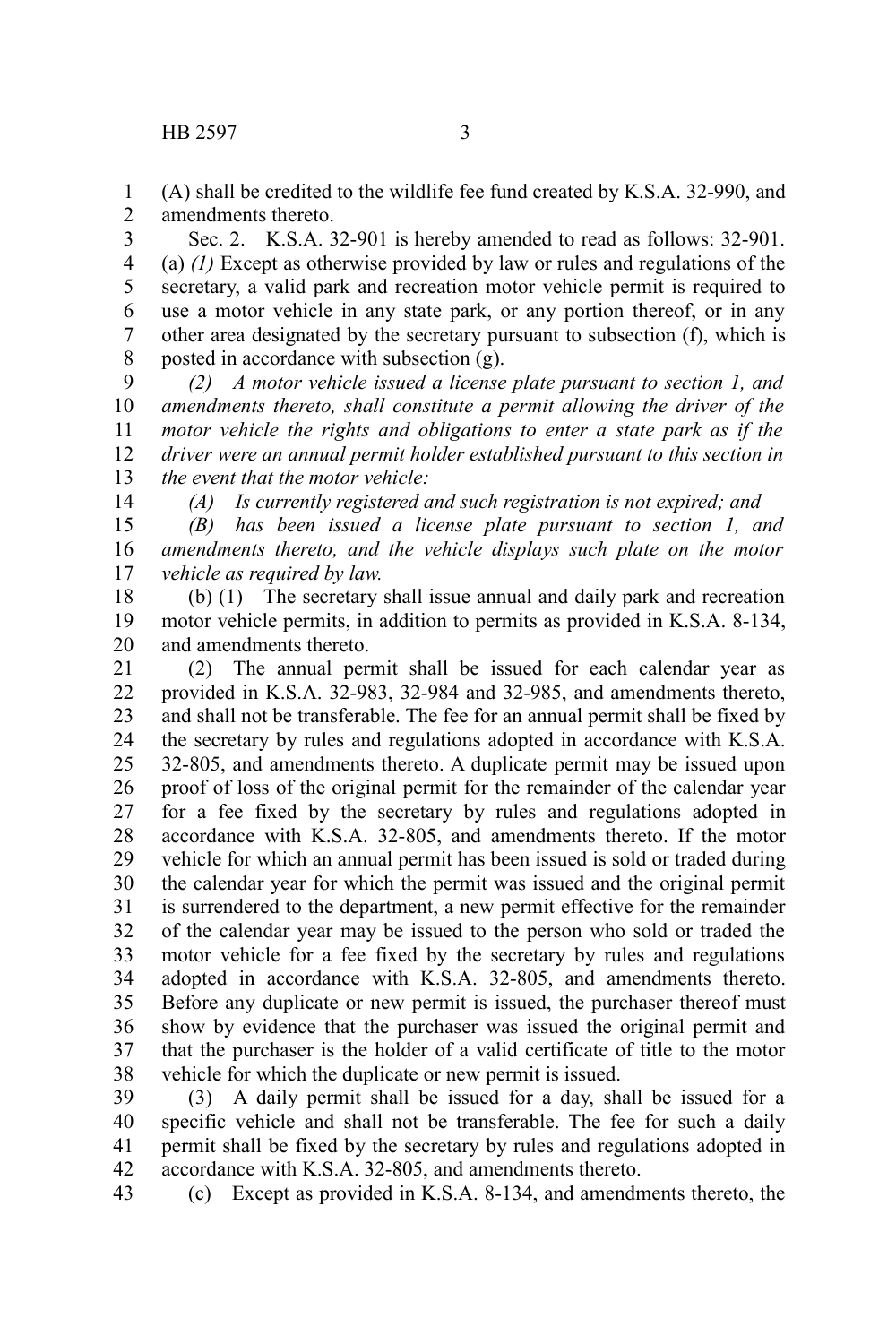HB 2597 4

following fees shall be applicable until changed by rules and regulations of the secretary: 1 2

- 3 4
	-
- (1) Annual motor vehicle permit: \$22.50; (2) daily motor vehicle permit: \$3.50; and

(3) the fee for a daily permit or annual permit for a motor vehicle registered in Kansas by a resident who is 65 or more years of age or who is a person with a disability and displays a special license plate or placard issued pursuant to K.S.A. 8-1,125, and amendments thereto, shall be an amount equal to  $\frac{1}{2}$  the fee fixed by the secretary for daily or annual park and recreation motor vehicle permits. A nonresident shall pay the full fee. 5 6 7 8 9 10

11

(d) The provisions of subsection (a) do not apply to:

(1) A motor vehicle used in the operation or maintenance of state parks or other areas under the secretary's control, emergency motor vehicles, state-owned motor vehicles, law enforcement motor vehicles or private or government motor vehicles being operated on official business for a governmental agency; 12 13 14 15 16

(2) a motor vehicle of a nonresident who secures a special fee, license or permit required by rules and regulations adopted by the secretary in accordance with K.S.A. 32-805, and amendments thereto, relating to the use of the park or other area; 17 18 19 20

(3) a motor vehicle for which a special permit or pass has been issued pursuant to subsection (d); 21 22

(4) a motor vehicle in a state park or other area to which subsection (d) applies on dates designated pursuant to subsection (e); or 23 24

(5) a motor vehicle in an area or at a time not designated pursuant to subsection (f) as an area or time which requires a permit. 25 26

(e) The secretary may issue a special permit or pass for a motor vehicle used for the purpose of sightseeing, attending a church service, attending an approved special event by members of the news media or emergency reasons, as provided by rules and regulations adopted by the secretary in accordance with K.S.A. 32-805, and amendments thereto. 27 28 29 30 31

(f) The secretary may designate by resolution two days each calendar year during which persons may use motor vehicles in state parks and other areas under the secretary's control without having a valid park and recreation motor vehicle permit. 32 33 34 35

(g) *(1)* The secretary shall designate the state parks and other areas under the secretary's control, or portions thereof, and the time periods in which motor vehicle permits shall be required hereunder. 36 37 38

*(2)* The secretary shall cause signs to be posted and maintained at the entrances to all such designated state parks or other areas, or portions thereof, which signs shall display a legend that a motor vehicle entering and using the state park or area, or portion thereof, is required to display on the motor vehicle a permit of the type described in this section. 39 40 41 42 43